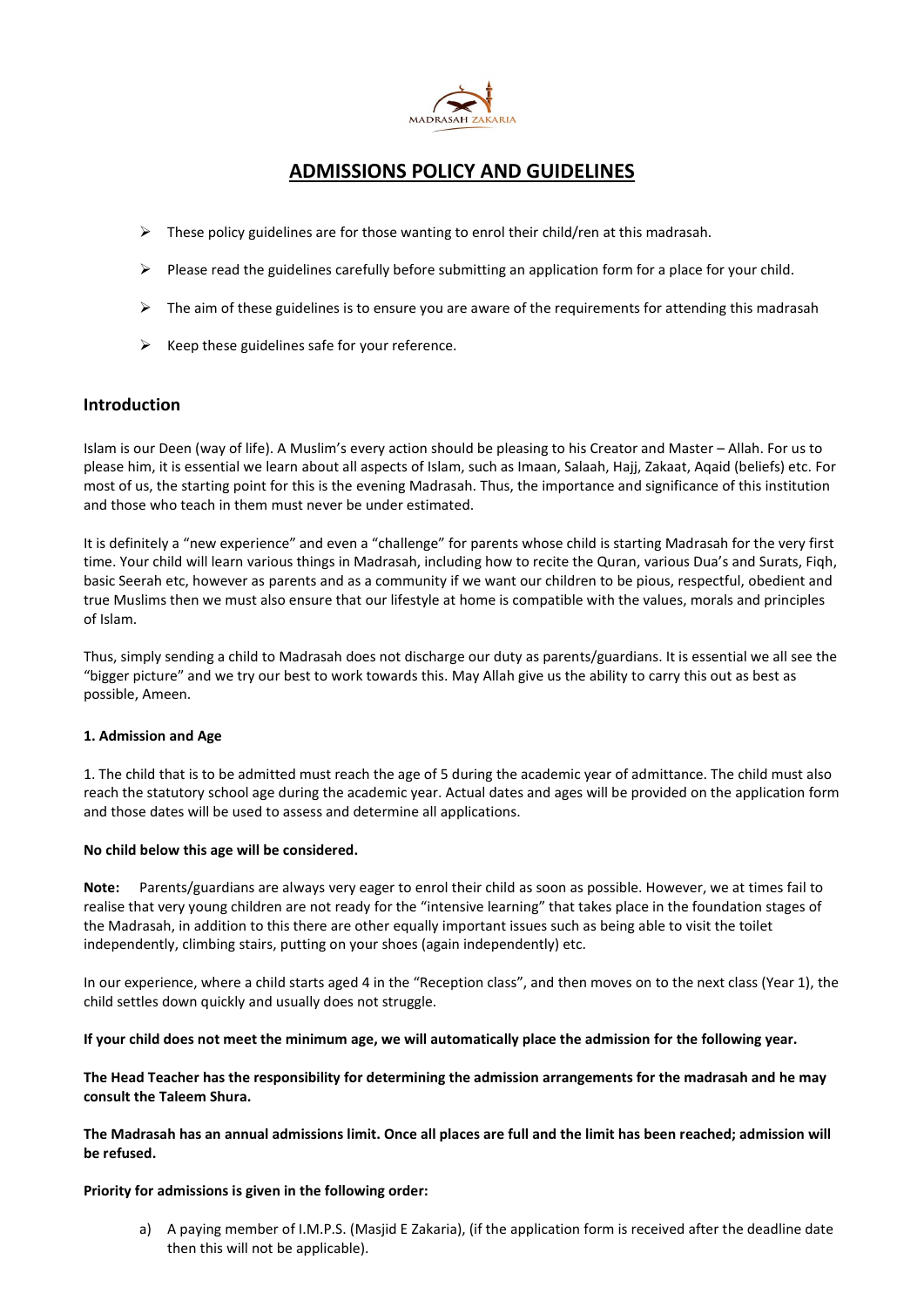

- b) Siblings of current pupils (if the application form is received after the deadline date then this will not be applicable).
- c) Date order (first come first served). All applications received are date stamped and dealt with in date order. It is in your interest that you return this to us ASAP. We have limited spaces available.

## 2. Timescales

- 1. New pupils start with the commencement of the new academic year each year.
- 2. Admissions during mid-term affect and disrupt our classes, and it is very difficult to settle a child who joins mid-term in addition to issues such as "catching up". Thus, admissions during mid-term are discouraged and are at the absolute discretion of the Head Teacher and only under special circumstances; otherwise in most cases we tend to ask you to wait till the new Madrasah year.
- 3. Applications must be submitted as soon as possible. Admissions must be made on the "application form" for both siblings and non-siblings. Verbal communication will not be sufficient. It is in your interest to ensure we receive your completed admission form by contacting us approximately a week after sending it.
- 4. To ensure we receive this form, please deliver it by hand during Madrasah hours.
- 5. A copy of the birth certificate must accompany all such forms (never send in the original).
- 6. All applications form for admissions must reach us before the deadline date, the date of which will be on the application form, as those received after this date will/may not be considered.
- 7. We aim to finalise all admissions before Ramadhan. We will inform you on whether your application has been successful. If for some reason, you do not hear from us, you need to contact the Head Teacher.
- 8. All admission queries must be submitted in advance of the deadline.
- 9. If your admission is not successful for a reason other than not being the relevant minimum age, we will write, email or telephone you.
- 10. Any special circumstances, requirements and special educational needs must be reported to the madrasah prior to admission; this includes expulsion from a previous establishment, behavioural problems, disabilities and any other such piece of information that would be of interest to Madrasah.
- 11. We do not admit pupils who have been expelled from another institution.

#### 3. Madrasah Times and Attendance

1. Our Madrasah runs as follows:

| • Reception Monday to Friday    | $5.00 \text{pm} - 6.30 \text{pm}$                     |
|---------------------------------|-------------------------------------------------------|
| Nazirah Monday to Friday        | $5.00 \text{pm} - 7.15 \text{pm}$ (7pm finish Friday) |
| Hifz Class Monday to Saturday:- | Contact Madrasah for boys / girls timings             |

- 2. Attendance is compulsory; continued or regular absence would deem a breach of the madrasah rules and this could result in the child being removed from the madrasah.
- 3. Parents must strictly follow the correct procedures.
- 4. The Madrasah may be incorporating split sessions/classes for reception.
- 5. The session's times will be permanent and will be determined by the Madrasah and it may not possible to change sessions after admission (unless we have space in the relevant class).
- 6. Children must start on the first day of the new academic year as stated and no leave should be sought within the first two months of the start of the academic year. Only under exceptional circumstances will a delayed start or leave be granted and this will be at the discretion of the Head Teacher and subject to permission being granted.
- 7. Parents/Guardians must ensure that the child maintains good timekeeping and attendance, it is the parents/guardians responsibility to notify the child's Ustaad/Apa or the Head Teacher in writing of any absences and lateness.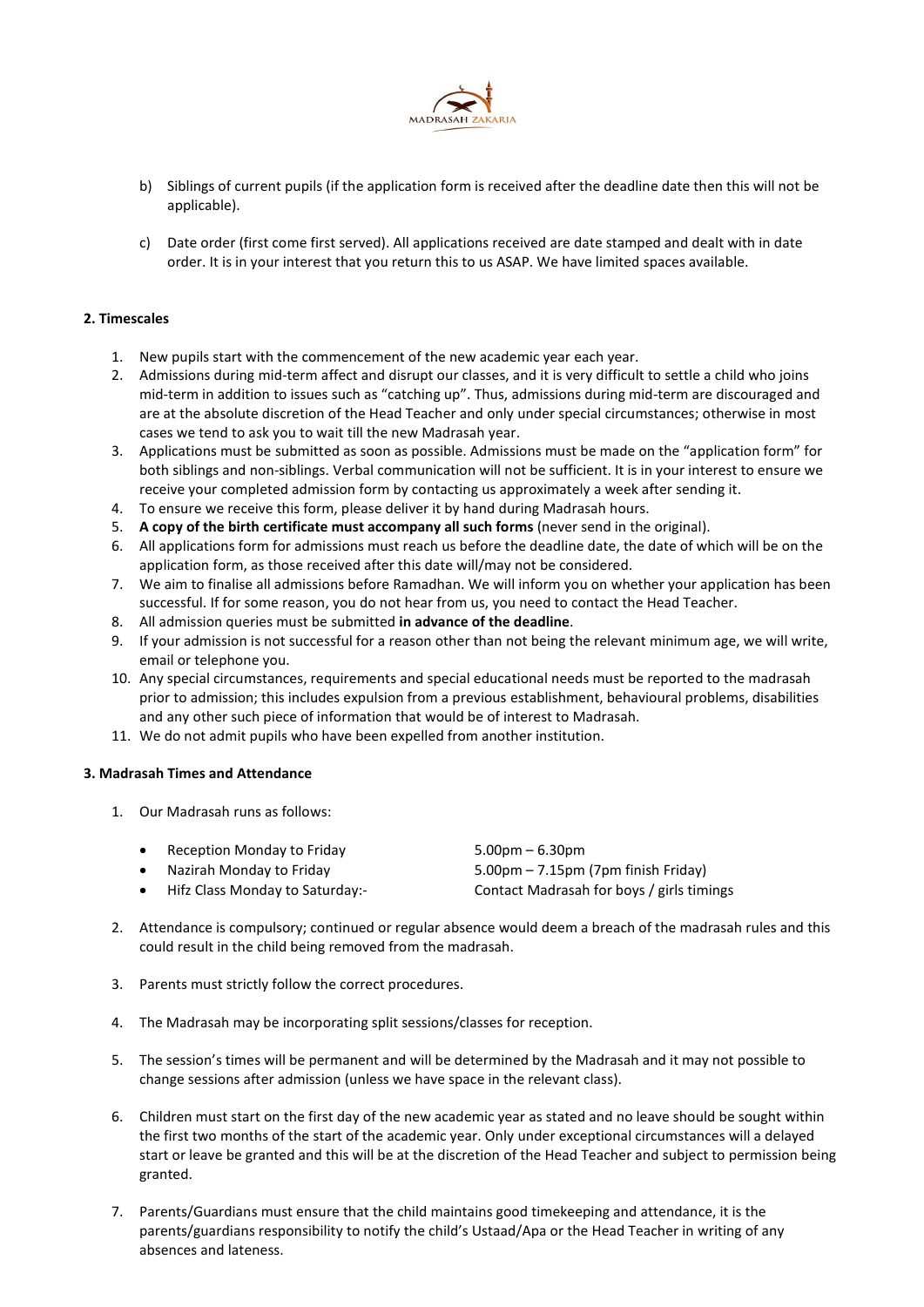

- 8. Persistent absences and inconsistent timekeeping (without good reason) will not be tolerated and this may lead to the child being reprimanded, suspended or expelled from the madrasah.
- 9. Parents/Guardians must carefully consider the implications of taking their child/ren out of madrasah during term time. In our experience this can have a negative effect on the child's madrasah education. However, we do recognise that it is sometimes unavoidable to take your child out of Madrasah during term-time. For such occasion we would allow up to 3 madrasah weeks in the Madrasah academic year, subject to the Head Teacher receiving a Holiday Request Form and permission being granted. Either during or on return of an extended holiday it will be the parents/guardians responsibility to make sure the child /ren maintains their sabak as the madrasah will not make any special allowances for the missed sabak etc. Any un-authorised absence beyond the agreed time without just reason would constitute a breach of the madrasah rules and could result in the child being reprimanded, suspended or expelled from the madrasah.

#### 4. Madrasah Contribution

The Madrasah operates on parental contributions. There may be a one-off administration fee payable at the beginning of each academic year and you will be notified of this and the amount, if applicable. There is then a yearly contribution, of which you will be notified at the beginning of each academic year.

#### Order of Preferred Payment Options:

| Option 1: | Full amount paid by cheque or bank transfer at the beginning of the year;                                          |
|-----------|--------------------------------------------------------------------------------------------------------------------|
| Option 2: | Payment by setting up a standing order in instalments;                                                             |
| Option 3: | Payment by cash in instalments, (this option puts a strain on the madrasah resources and<br>poses security issues) |

#### Amount and dates of on when the instalments will be due will be notified at the beginning of each year.

This is a very nominal contribution in proportion to the services your child receives, and it is reflective of the ethos that Madrasah education should be accessible to all.

## 5. Drop off and Collection

- 1. For the safety and security of the children and the madrasah, nobody is allowed to enter any of the classrooms or any other part of the madrasah including corridors without the prior consent and arrangement of the Head Teacher. When collecting your child/ren you must wait in the designated waiting areas. Anyone found to be in breach of this, will be instantly asked to leave the madrasah premises and warned as to their future conduct. We will take this matter very seriously.
- 2. Children in Reception and Years 1 and 2 if not being collected by a parent, must be collected by a designated person who is on the approved collection list. Children will not be released to adults not known to madrasah staff.
- 3. In the event you are going to be late in collecting your child/ren please try to make alternative arrangements and notify the madrasah as soon as possible and within reason.
- 4. Please use the segregated entrances for men and women which are located separately and observe and respect the hijab rule in and around the madrasah premises
- 5. Anyone coming to drop off or pick up a child/ren is required to adhere to traffic regulations around the madrasah, cars should be parked sensibly and not blocking any of the entrances of the local residents. If each person is sensible, responsible, courteous then we will have a smooth flow of traffic; it is only when someone becomes selfish that causes a problem and a nuisance to all. Anyone who is constantly the cause problems and/or is subject to a complaint will be reprimanded and if the problem persists this may have an effect on the child/rens place/s at the madrasah and/or the matter may be referred to the relevant authorities.